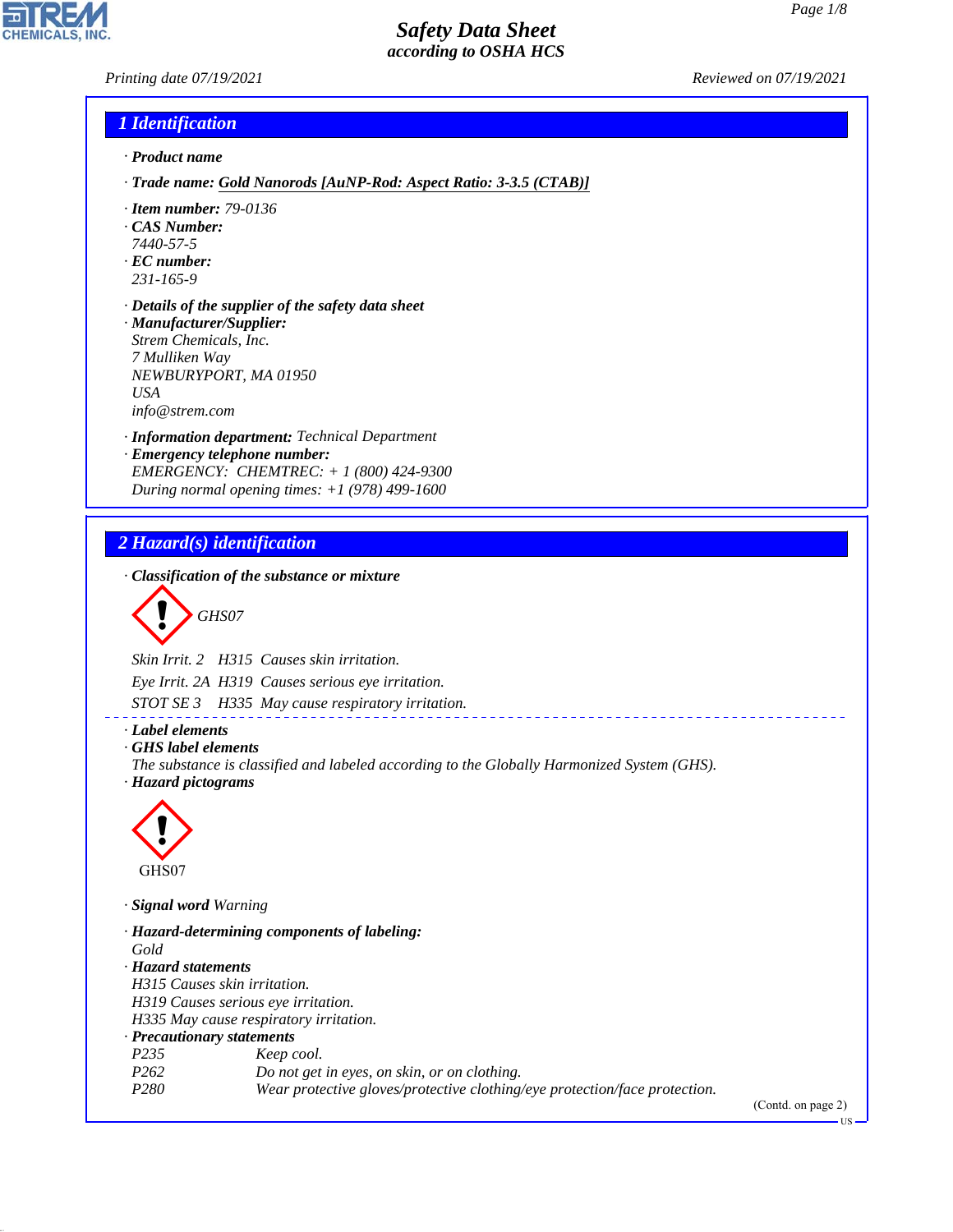*Printing date 07/19/2021 Reviewed on 07/19/2021*



*· vPvB: Not applicable.*

#### *3 Composition/information on ingredients*

- *· Chemical characterization: Substances*
- *· CAS No. Description 7440-57-5 Gold*
- *· Identification number(s)*
- *· EC number: 231-165-9*

## *4 First-aid measures*

- *· Description of first aid measures*
- *· After inhalation: In case of unconsciousness place patient stably in side position for transportation.*
- *· After skin contact: Immediately wash with water and soap and rinse thoroughly.*
- *· After eye contact: Rinse opened eye for several minutes under running water. If symptoms persist, consult a doctor.*
- *· After swallowing: If symptoms persist consult doctor.*
- *· Information for doctor:*
- *· Most important symptoms and effects, both acute and delayed No further relevant information available.*
- *· Indication of any immediate medical attention and special treatment needed No further relevant information available.*

### *5 Fire-fighting measures*

*· Extinguishing media*

44.1.1

- *· Suitable extinguishing agents: Use fire fighting measures that suit the environment.*
- *· Special hazards arising from the substance or mixture No further relevant information available.*

(Contd. on page 3)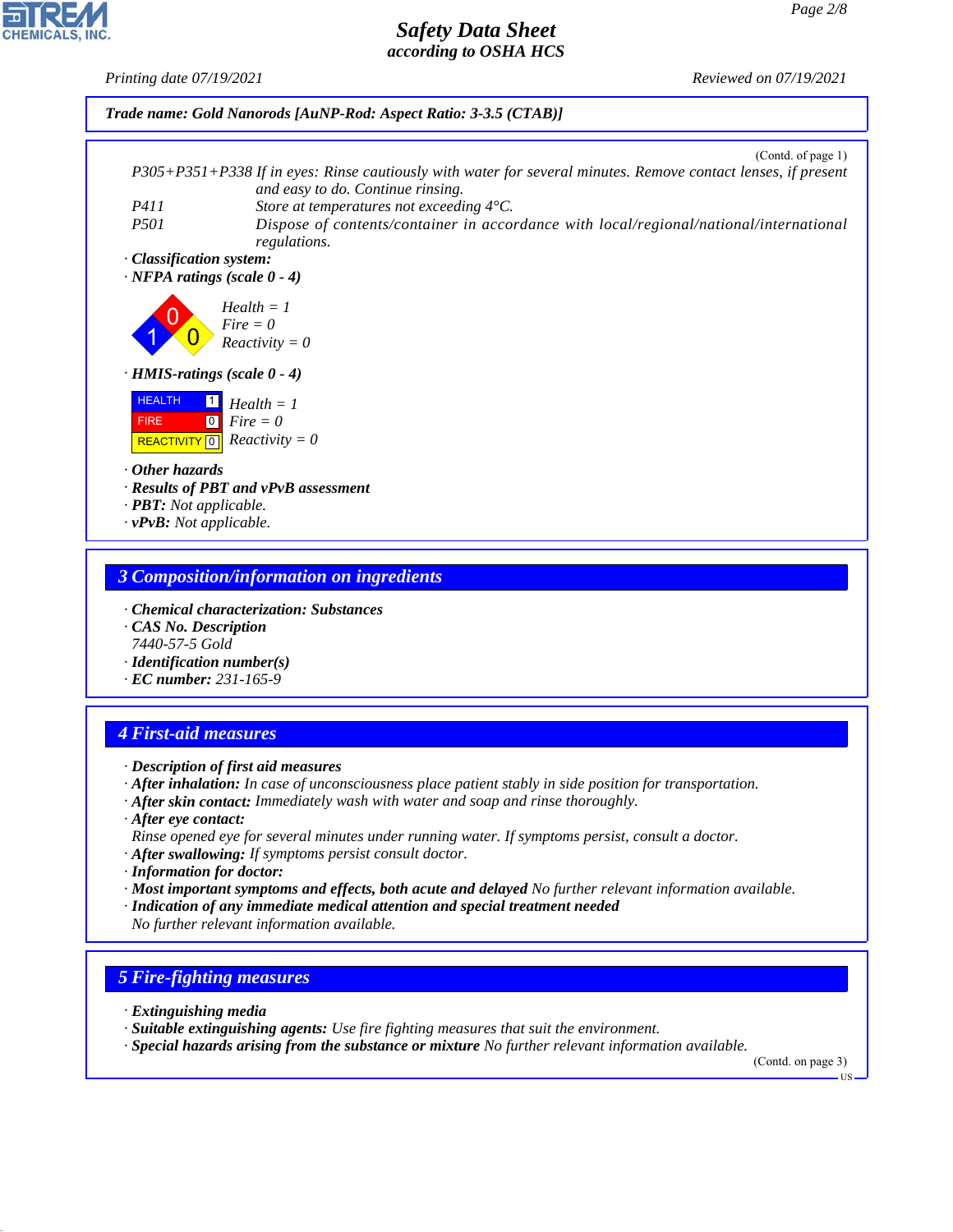(Contd. of page 2)

## *Safety Data Sheet according to OSHA HCS*

*Printing date 07/19/2021 Reviewed on 07/19/2021*

*Trade name: Gold Nanorods [AuNP-Rod: Aspect Ratio: 3-3.5 (CTAB)]*

- *· Advice for firefighters*
- *· Protective equipment: No special measures required.*

#### *6 Accidental release measures*

- *· Personal precautions, protective equipment and emergency procedures Not required.*
- *· Environmental precautions: No special measures required.*
- *· Methods and material for containment and cleaning up:*
- *Absorb with liquid-binding material (sand, diatomite, acid binders, universal binders, sawdust). Dispose contaminated material as waste according to item 13.*
- *Ensure adequate ventilation.*
- *· Reference to other sections*
- *See Section 7 for information on safe handling. See Section 8 for information on personal protection equipment. See Section 13 for disposal information.*
- *· Protective Action Criteria for Chemicals*

*· PAC-1:*

*0.46 mg/m3*

*5.1 mg/m3*

*· PAC-3:*

*· PAC-2:*

*30 mg/m3*

### *7 Handling and storage*

*· Handling:*

- *· Precautions for safe handling No special precautions are necessary if used correctly.*
- *· Information about protection against explosions and fires: No special measures required.*
- *· Conditions for safe storage, including any incompatibilities*
- *· Storage: Keep cool.*
- *· Requirements to be met by storerooms and receptacles: No special requirements.*
- *· Information about storage in one common storage facility: Not required.*
- *· Further information about storage conditions: Keep receptacle tightly sealed.*
- *· Recommended storage temperature: Store at temperatures not exceeding 4 °C. Keep cool.*
- *· Specific end use(s) No further relevant information available.*

# *8 Exposure controls/personal protection*

*· Additional information about design of technical systems: No further data; see item 7.*

*· Control parameters*

- *· Components with limit values that require monitoring at the workplace: Not required.*
- *· Additional information: The lists that were valid during the creation were used as basis.*

*· Exposure controls*

44.1.1

- *· Personal protective equipment:*
- *· General protective and hygienic measures: Keep away from foodstuffs, beverages and feed. Immediately remove all soiled and contaminated clothing. Wash hands before breaks and at the end of work.*

(Contd. on page 4)

US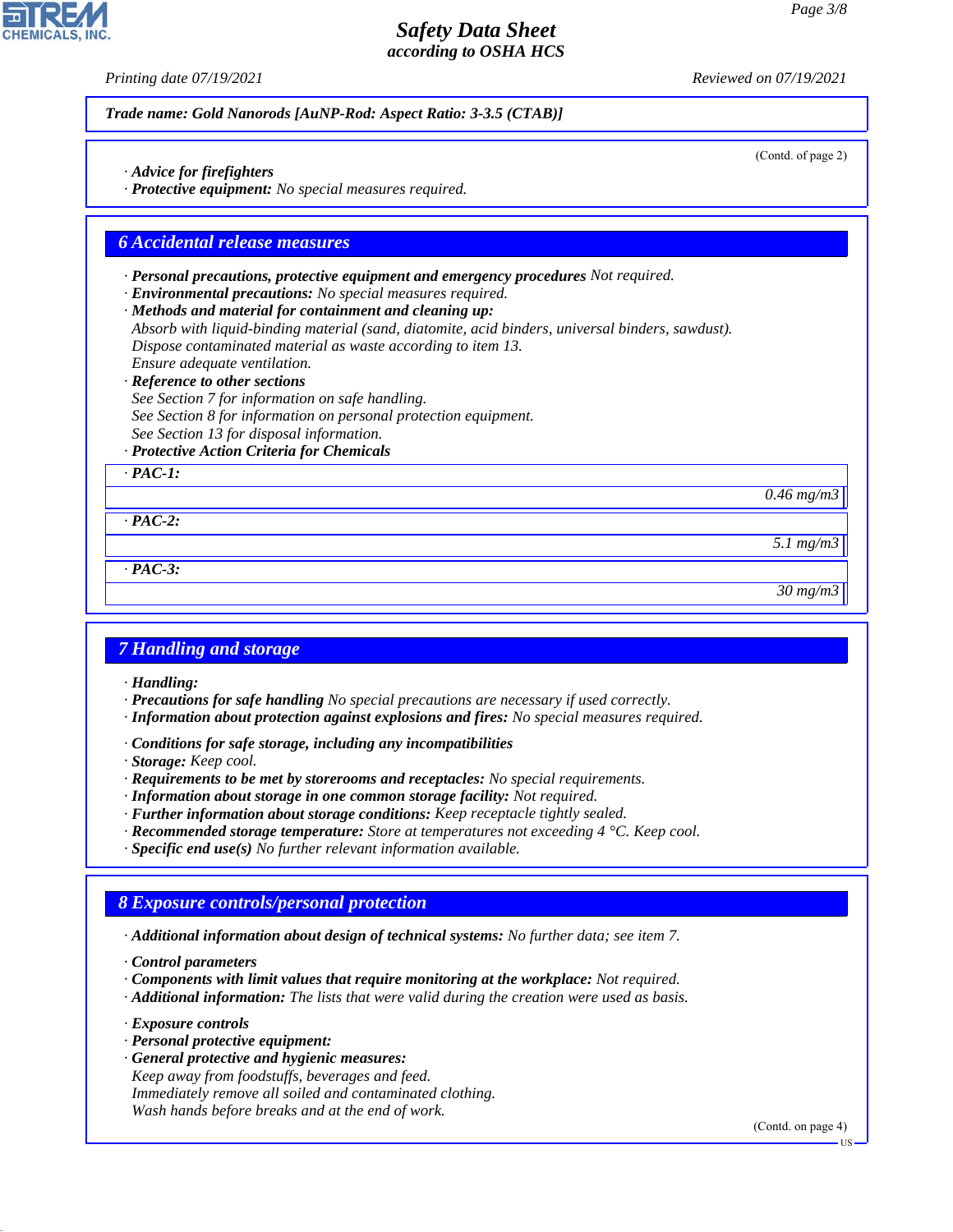**CHEMICALS, INC** 

*Printing date 07/19/2021 Reviewed on 07/19/2021*

*Trade name: Gold Nanorods [AuNP-Rod: Aspect Ratio: 3-3.5 (CTAB)]*

(Contd. of page 3)

- *Avoid contact with the eyes and skin.*
- *· Breathing equipment: A NIOSH approved respirator in accordance with 29 CFR 1910.134.*
- *· Protection of hands:*



\_S*Protective gloves*

*The glove material has to be impermeable and resistant to the product/ the substance/ the preparation. Due to missing tests no recommendation to the glove material can be given for the product/ the preparation/ the chemical mixture.*

*Selection of the glove material on consideration of the penetration times, rates of diffusion and the degradation · Material of gloves*

*The selection of the suitable gloves does not only depend on the material, but also on further marks of quality and varies from manufacturer to manufacturer.*

*· Penetration time of glove material*

*The exact break through time has to be found out by the manufacturer of the protective gloves and has to be observed.*

*· Eye protection:*



44.1.1

\_R*Tightly sealed goggles*

| · Information on basic physical and chemical properties<br><b>General Information</b> |                                               |  |  |  |
|---------------------------------------------------------------------------------------|-----------------------------------------------|--|--|--|
| $\cdot$ Appearance:                                                                   |                                               |  |  |  |
| Form:                                                                                 | Liquid                                        |  |  |  |
| Color:                                                                                | Red                                           |  |  |  |
| $\cdot$ Odor:                                                                         | <i><u><b>Odorless</b></u></i>                 |  |  |  |
| · Odor threshold:                                                                     | Not determined.                               |  |  |  |
| $\cdot$ pH-value:                                                                     | Not determined.                               |  |  |  |
| Change in condition                                                                   |                                               |  |  |  |
| <b>Melting point/Melting range:</b>                                                   | 1.064 °C (34 °F)                              |  |  |  |
| <b>Boiling point/Boiling range:</b>                                                   | 2.067 °C (36 °F)                              |  |  |  |
| · Flash point:                                                                        | Not applicable.                               |  |  |  |
| · Flammability (solid, gaseous):                                                      | Not determined.                               |  |  |  |
| · Ignition temperature:                                                               |                                               |  |  |  |
| <b>Decomposition temperature:</b>                                                     | Not determined.                               |  |  |  |
| $\cdot$ Auto igniting:                                                                | Not determined.                               |  |  |  |
| · Danger of explosion:                                                                | Product does not present an explosion hazard. |  |  |  |
| · Explosion limits:                                                                   |                                               |  |  |  |
| Lower:                                                                                | Not determined.                               |  |  |  |
| <b>Upper:</b>                                                                         | Not determined.                               |  |  |  |
| · Vapor pressure:                                                                     | Not determined.                               |  |  |  |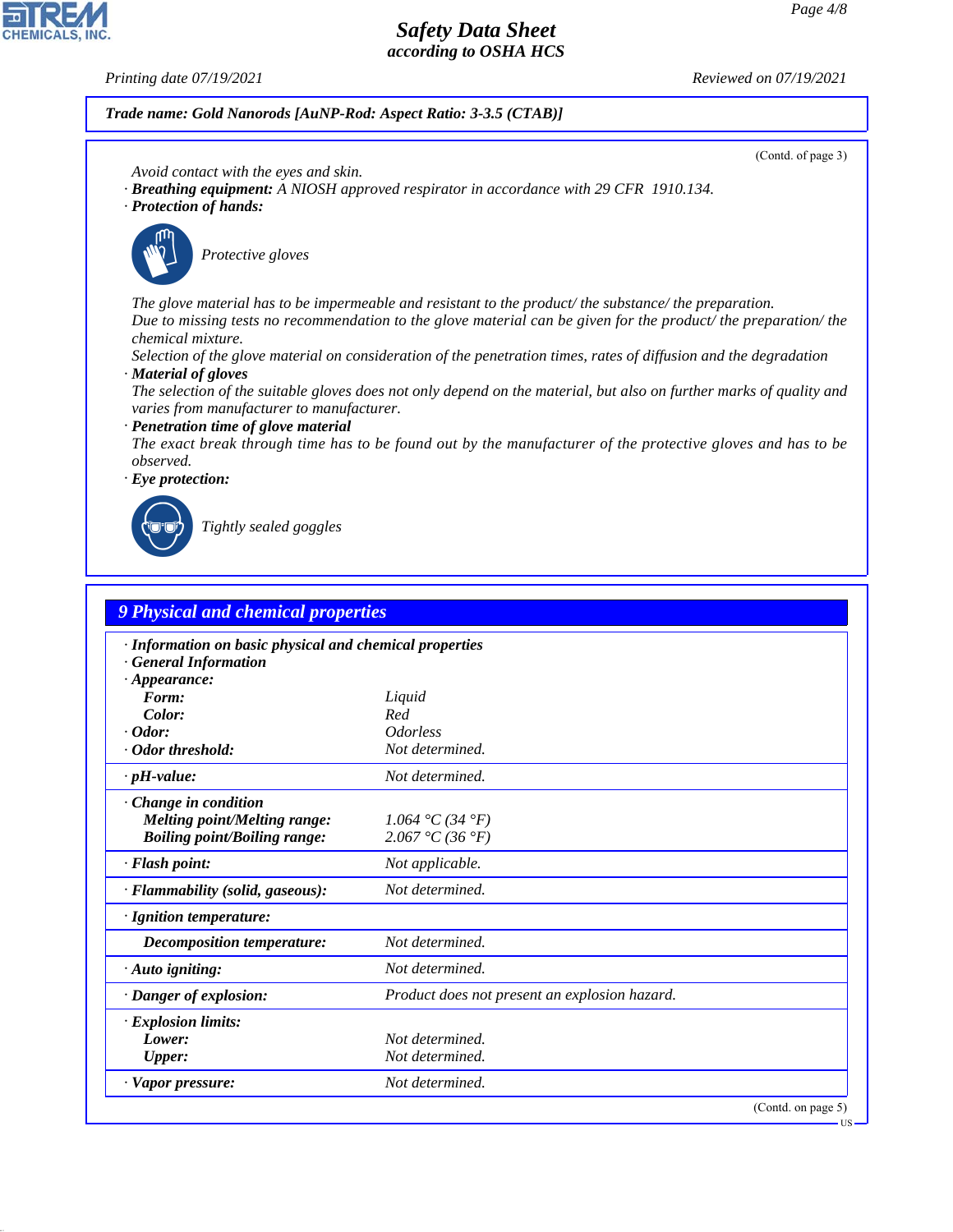*Printing date 07/19/2021 Reviewed on 07/19/2021*

*Trade name: Gold Nanorods [AuNP-Rod: Aspect Ratio: 3-3.5 (CTAB)]*

|                                                                         |                                             | (Contd. of page 4) |  |  |  |
|-------------------------------------------------------------------------|---------------------------------------------|--------------------|--|--|--|
| $\cdot$ Density at 20 $\cdot$ C (68 $\cdot$ F):                         | $19.3$ g/cm <sup>3</sup> (161.0585 lbs/gal) |                    |  |  |  |
| $\cdot$ Relative density                                                | Not determined.                             |                    |  |  |  |
| · Vapor density                                                         | Not determined.                             |                    |  |  |  |
| $\cdot$ Evaporation rate                                                | Not determined.                             |                    |  |  |  |
| $\cdot$ Solubility in / Miscibility with                                |                                             |                    |  |  |  |
| Water:                                                                  | Not miscible or difficult to mix.           |                    |  |  |  |
| $\cdot$ <b>Partition coefficient (n-octanol/water):</b> Not determined. |                                             |                    |  |  |  |
| · Viscosity:                                                            |                                             |                    |  |  |  |
| Dynamic:                                                                | Not determined.                             |                    |  |  |  |
| Kinematic:                                                              | Not determined.                             |                    |  |  |  |
| · Solvent content:                                                      |                                             |                    |  |  |  |
| Organic solvents:                                                       | $0.0\%$                                     |                    |  |  |  |
| <b>VOC</b> content:                                                     | 0.0 g/l / 0.00 lb/gl                        |                    |  |  |  |
| $\cdot$ Other information                                               | No further relevant information available.  |                    |  |  |  |

# *10 Stability and reactivity*

*· Reactivity No further relevant information available.*

- *· Chemical stability*
- *· Thermal decomposition / conditions to be avoided: No decomposition if used according to specifications.*
- *· Possibility of hazardous reactions No dangerous reactions known.*
- *· Conditions to avoid No further relevant information available.*
- *· Incompatible materials: No further relevant information available.*
- *· Hazardous decomposition products: No dangerous decomposition products known.*

# *11 Toxicological information*

#### *· Information on toxicological effects*

- *· Acute toxicity:*
- *· Primary irritant effect:*
- *· on the skin: Irritant to skin and mucous membranes.*
- *· on the eye: Irritating effect.*
- *· Sensitization: No sensitizing effects known.*
- *· Additional toxicological information:*
- *· Carcinogenic categories*

*· IARC (International Agency for Research on Cancer)*

*Substance is not listed.*

*· NTP (National Toxicology Program)*

*Substance is not listed.*

#### *· OSHA-Ca (Occupational Safety & Health Administration)*

*Substance is not listed.*

## *12 Ecological information*

*· Toxicity*

44.1.1

*· Aquatic toxicity: No further relevant information available.*

(Contd. on page 6)

US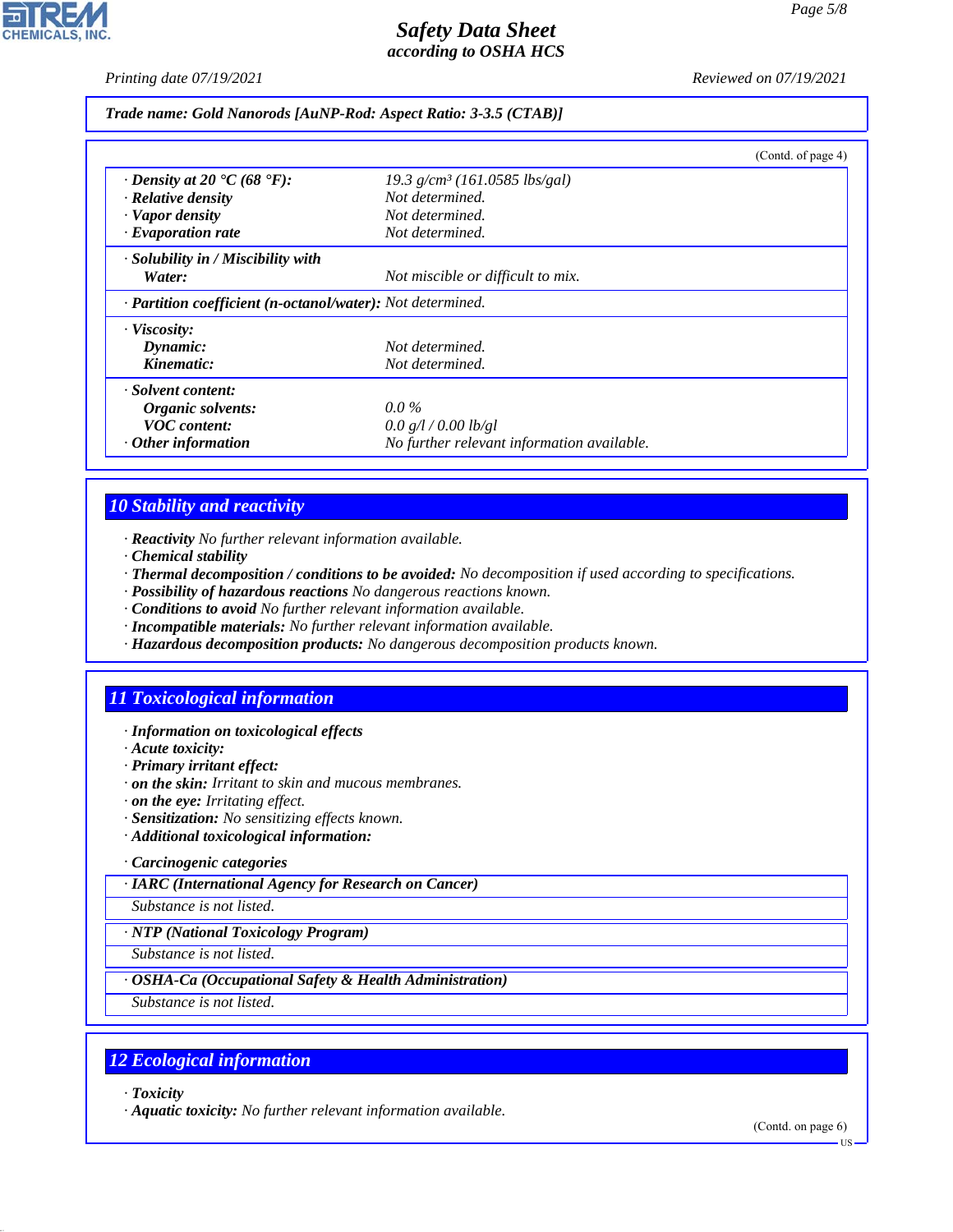*Printing date 07/19/2021 Reviewed on 07/19/2021*

*Trade name: Gold Nanorods [AuNP-Rod: Aspect Ratio: 3-3.5 (CTAB)]*

*· Persistence and degradability No further relevant information available.*

- *· Behavior in environmental systems:*
- *· Bioaccumulative potential No further relevant information available.*
- *· Mobility in soil No further relevant information available.*
- *· Additional ecological information:*
- *· General notes: Not known to be hazardous to water.*
- *· Results of PBT and vPvB assessment*
- *· PBT: Not applicable.*
- *· vPvB: Not applicable.*
- *· Other adverse effects No further relevant information available.*

### *13 Disposal considerations*

*· Waste treatment methods*

*· Recommendation:*

*Must not be disposed of together with household garbage. Do not allow product to reach sewage system.*

*· Uncleaned packagings:*

*· Recommendation: Disposal must be made according to official regulations.*

### *14 Transport information*

| not regulated                                                   |
|-----------------------------------------------------------------|
| not regulated                                                   |
|                                                                 |
| not regulated                                                   |
| not regulated                                                   |
| $N_{O}$                                                         |
| Not applicable.                                                 |
| · Transport in bulk according to Annex II of<br>Not applicable. |
| not regulated                                                   |
|                                                                 |

## *15 Regulatory information*

*· Safety, health and environmental regulations/legislation specific for the substance or mixture · Sara*

*· Section 355 (extremely hazardous substances):*

*Substance is not listed.*

44.1.1

(Contd. on page 7)



#### (Contd. of page 5)

US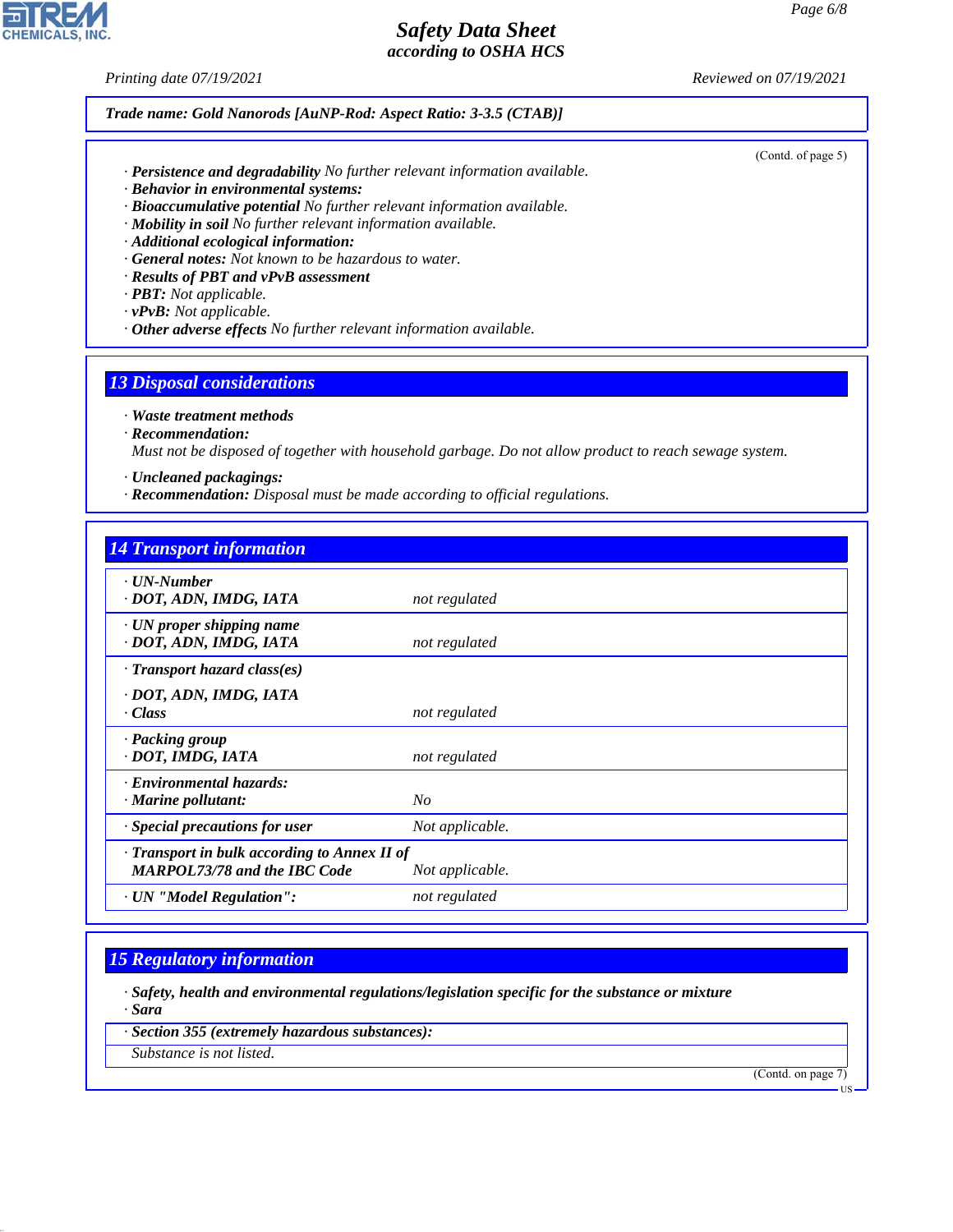**CHEMICALS, INC** 

*Printing date 07/19/2021 Reviewed on 07/19/2021*

*Trade name: Gold Nanorods [AuNP-Rod: Aspect Ratio: 3-3.5 (CTAB)]*

(Contd. of page 6)

| · Section 313 (Specific toxic chemical listings): |  |  |
|---------------------------------------------------|--|--|
|                                                   |  |  |

*Substance is not listed. · TSCA (Toxic Substances Control Act):*

*Substance is listed.*

*· Proposition 65*

*· Chemicals known to cause cancer:*

*Substance is not listed.*

*· Chemicals known to cause reproductive toxicity for females:*

*Substance is not listed.*

*· Chemicals known to cause reproductive toxicity for males:*

*Substance is not listed.*

*· Chemicals known to cause developmental toxicity: Substance is not listed.*

*· Carcinogenic categories*

*· EPA (Environmental Protection Agency)*

*Substance is not listed.*

*· TLV (Threshold Limit Value established by ACGIH)*

*Substance is not listed.*

*· NIOSH-Ca (National Institute for Occupational Safety and Health)*

*Substance is not listed.*

*· GHS label elements*

*The substance is classified and labeled according to the Globally Harmonized System (GHS).*

*· Hazard pictograms*



44.1.1

*· Signal word Warning*

*· Hazard-determining components of labeling: Gold · Hazard statements H315 Causes skin irritation. H319 Causes serious eye irritation. H335 May cause respiratory irritation.*

#### *· Precautionary statements*

- *P235 Keep cool.*
- *P262 Do not get in eyes, on skin, or on clothing.*

*P280 Wear protective gloves/protective clothing/eye protection/face protection.*

*P305+P351+P338 If in eyes: Rinse cautiously with water for several minutes. Remove contact lenses, if present and easy to do. Continue rinsing.*

- *P411 Store at temperatures not exceeding 4°C.*
- *P501 Dispose of contents/container in accordance with local/regional/national/international regulations.*
- *· Chemical safety assessment: A Chemical Safety Assessment has not been carried out.*

US